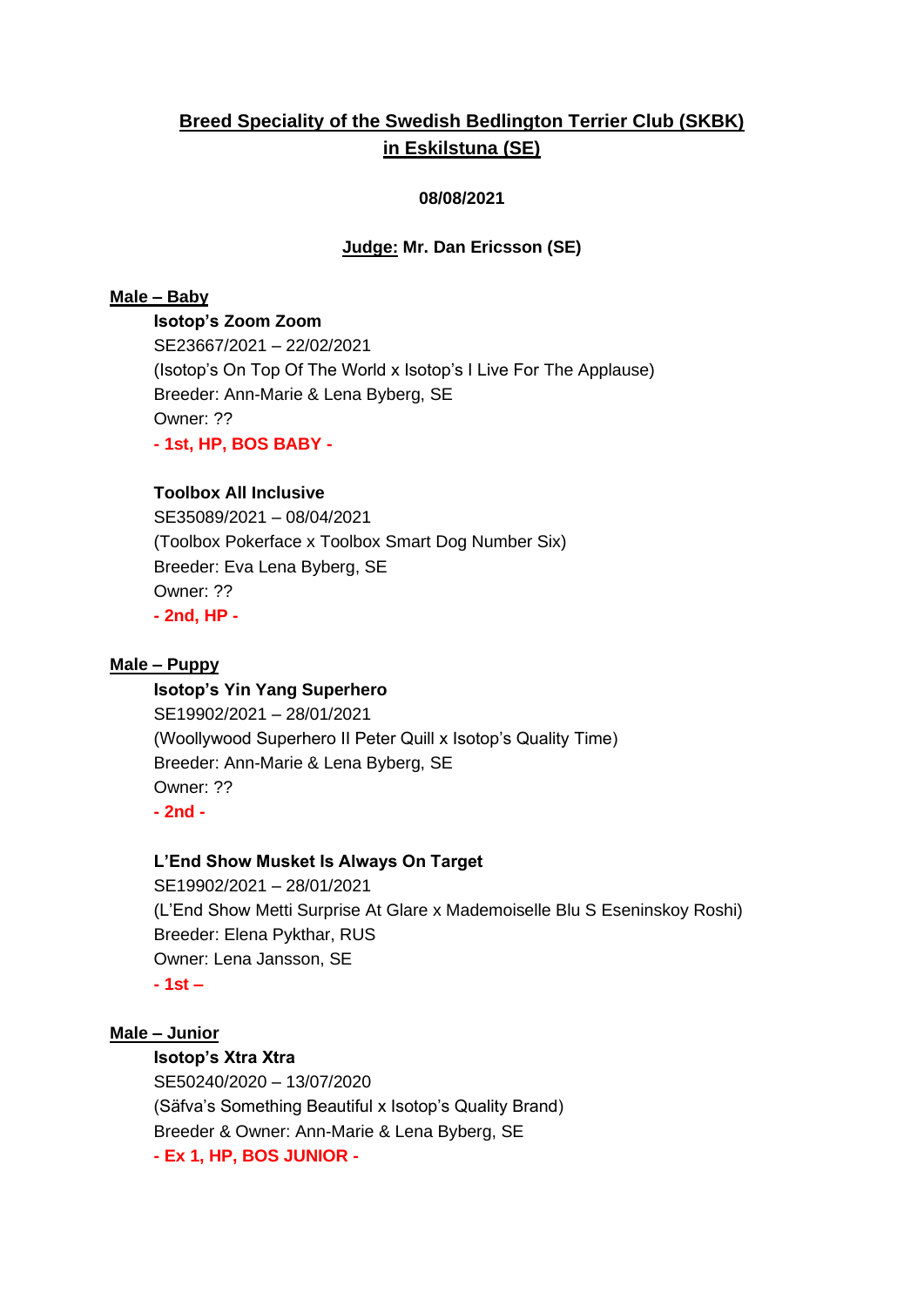# **Male – Open**

# **L'End Show Meeting To Happiness**

SE54831/2020 – 03/08/2019 (L'End Show Metti Surprise At Glare x Fioralainn Russian Melody) Breeder: Elena Phykthar, RUS Owner: **- Ex 1, HP, Best Male 4 -**

#### **Male – Champion**

**Chelsea's Lifelong Fast Lane**

SE34459/2017 – 02/01/2017 (Jewelbox Aquamarine x Chelsea's Lifelong Calendar Girl) Breeder: L. Freeman & Dr. M. Kornfeld & E. Kornfeld, USA Owner: Patricia Eriksson, SE

**- Ex 3, HP, Best Male 3 -**

#### **Isotop's Superior**

SE59197/2018 – 07/11/2018 (Isotop's Zingo x L'End Show Music Of Wind) Breeder: Ann-Marie & Lena Byberg, SE Owner: Karin Kilvén, SE **- Ex 4, HP -**

#### **Jesslys Sand Hj-Ärta**

SE52470/2015 – 27/09/2015 (Jesslys Dolcetto x Amber) Breeder: Jenny Joelsson & Roger Keller, SE Owner: Anitta Viitala, SE **- Ex, R, HP -**

#### **Kinterra Nils The Fairy Boy**

SE21081/2018 – 06/09/2017 (Kinterra Eremey Gift For Soul x Kinterra Etual) Breeder: N. V. Lyubimova, RUS Owner: Anneli Varg, SE **- Ex 2, HP, Best Male 2 -**

## **Notice Knight Rider**

SE34102/2017 – 22/04/2017 (Moya Gordost Leyar Alfred x Isotop's Chevre) Breeder & Owner: Ninna Odehag, SE **- Ex 1, HP, Best Male 1, BEST IN SHOW -**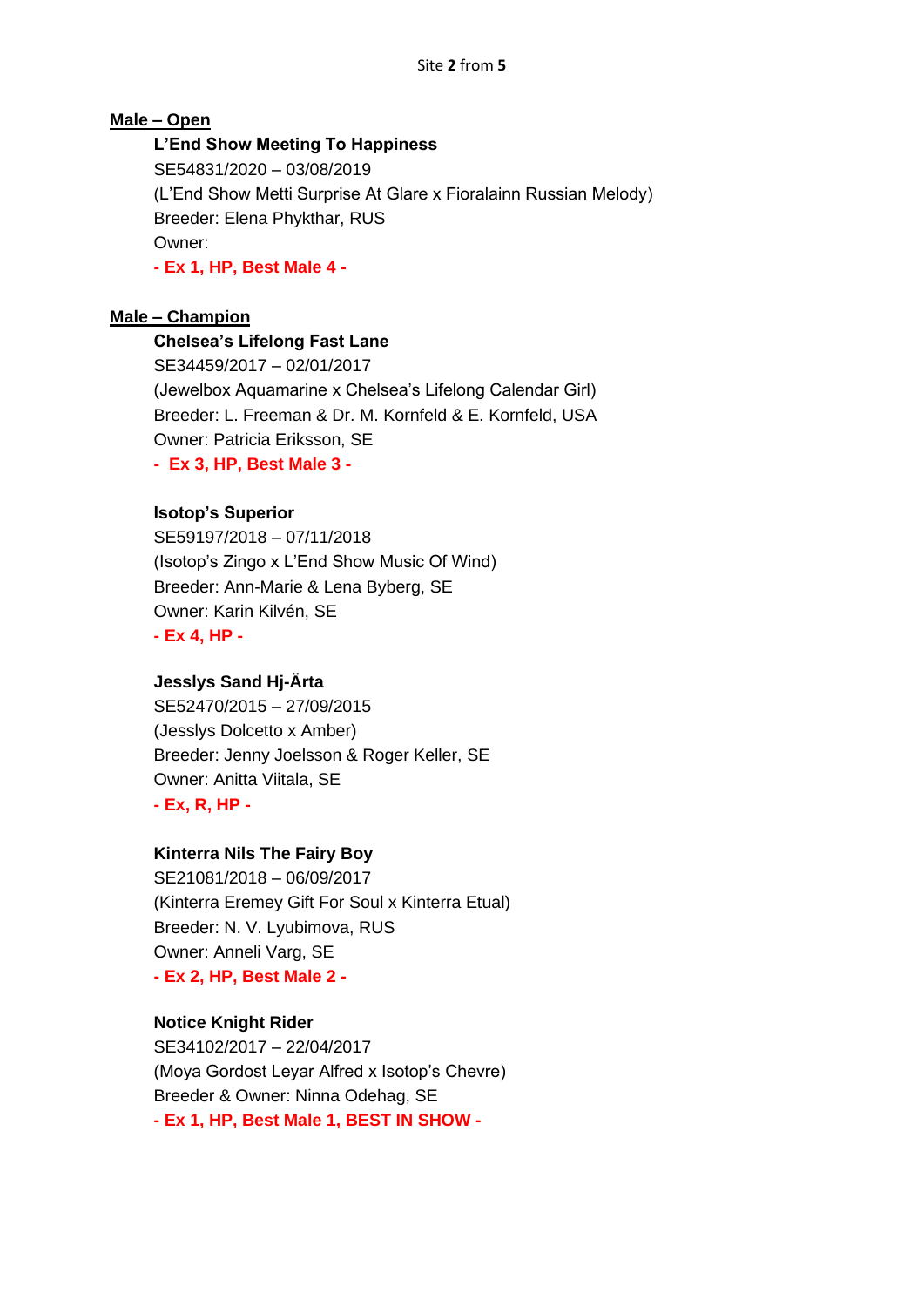# **Female – Baby**

# **Notice Doncha Hesitate**

SE28005/2021 – 22/03/2021 (Kinterra Nils The Fairy Boy x Ashcroft Notice My Awesomeness) Breeder: Ninna Odehag, SE Owner: ?? **- 2nd, HP -**

# **Notice Pardon Me Boys**

SE28005/2021 – 22/03/2021 (Isotop's Superior x Notice Big Bang Theory) Breeder & Owner: Ninna Odehag, SE **- 1st, HP, BOS Baby -**

# **Sandy and Blue's My Kind Of Girl**

SE24121/2021 – 09/03/2021 (Notice Space Odditiy x Sandy and Blue's Glorius Gloria) Breeder: Lena Lidsell, SE Owner: Amanda Wilson, SE **- 3rd -**

#### **Female – Puppy**

#### **Isotop's Yabba Dabba Doo Time**

SE19904/2021 – 28/01/2021 (Woollywood Superhero II Peter Quill x Isotop's Quality Time) Breeder: Ann-Marie & Lena Byberg, SE Owner: ?? **- 2nd, HP -**

#### **Velvety Princess For Christmas**

SE65233/2020 – 09/11/2020 (Notice Knight Rider x Velvety Ice Ice Baby) Breeder: Lise-Lotte Nilsson, SE Owner: ?? **- 1st, HP BOB Baby, BEST IN SHOW BABY -**

#### **Female – Veteran**

#### **Toolbox Brainteaser**

SE11595/2013 – 11/11/2012 (Velvety Shadow Of An Angel x Toolbox Lifestyle) Breeder & Owner: Eva Byberg, SE **- Ex 1, HP, Best Female 1, BEST OF OPPOSITE, BEST IN SHOW VETERAN -**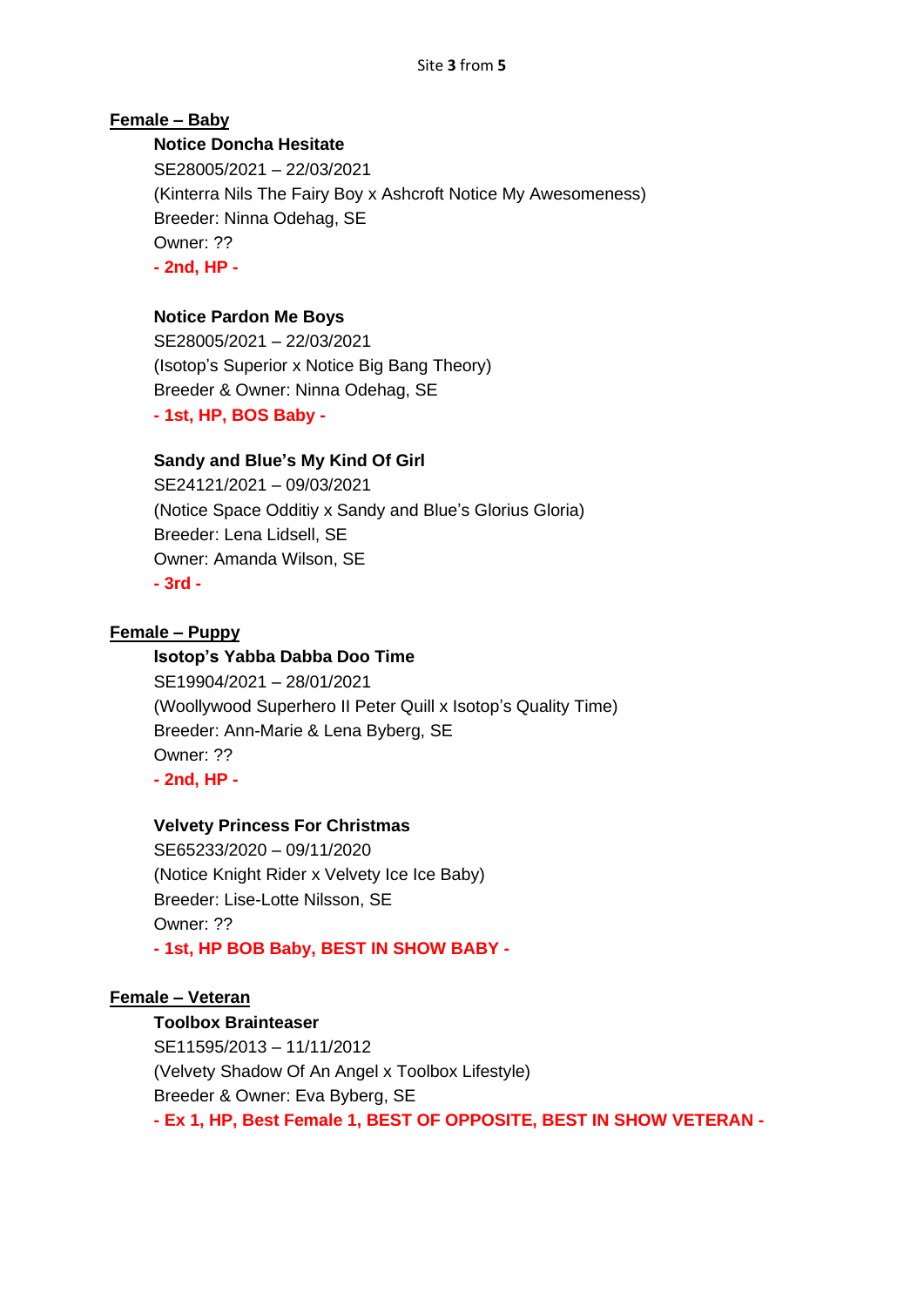## **Female – Junior**

#### **Notice Bahama Mama**

SE43289/2020 – 17/06/2020 (Ashcroft Wedding Singer x Notice Big Bang Theory) Breeder & Owner: Ninna Odehag, SE **- EX 1, HP, Best Female 2, BEST IN SHOW JUNIOR -**

## **Notice Spoiled Rotten**

SE22701/2020 – 07/03/2020 (Yildiz Just In Time x Ashcroft Notice My Awesomeness) Breeder: Ninna Odehag, SE Owner: Anneli Varg, SE **- Ex 2, HP -**

#### **Smultronblommans Lady Madonna**

SE30771/2020 – 22/04/2020 (Notice Knight Rider x Smultronblommans Sherry Darling) Breeder & Owner: Helena Eriksson, SE **- Ex 3 -**

#### **Female – Intermediate**

# **Sandy and Blue's Say It Again**

SE13581/2020 – 04/01/2020 (Kinterra Nils The Fairy Boy x Symretoppen's Singtops Top Tone) Breeder & Owner: Lena Lidsell, SE **- Ex 1, HP, BEST IN SHOW INTERMEDIATE -**

#### **Female – Open**

**Sandy and Blue's Glorious Gloria** SE28169/2018 – 14/04/2018 (Toolbox Brainstorm x Lambington Grace Kelly) Breeder & Owner: Lena Lidsell, SE **- Ex 1 -**

#### **Velvety My Heart Goes Boom**

SE50033/2019 – 03/08/2019 (Notice Knight Rider x Velvety Follow The Dream) Breeder: Lise-Lotte Nilsson, SE Owner: Ida Trodell Karlsson, SE **- absent -**